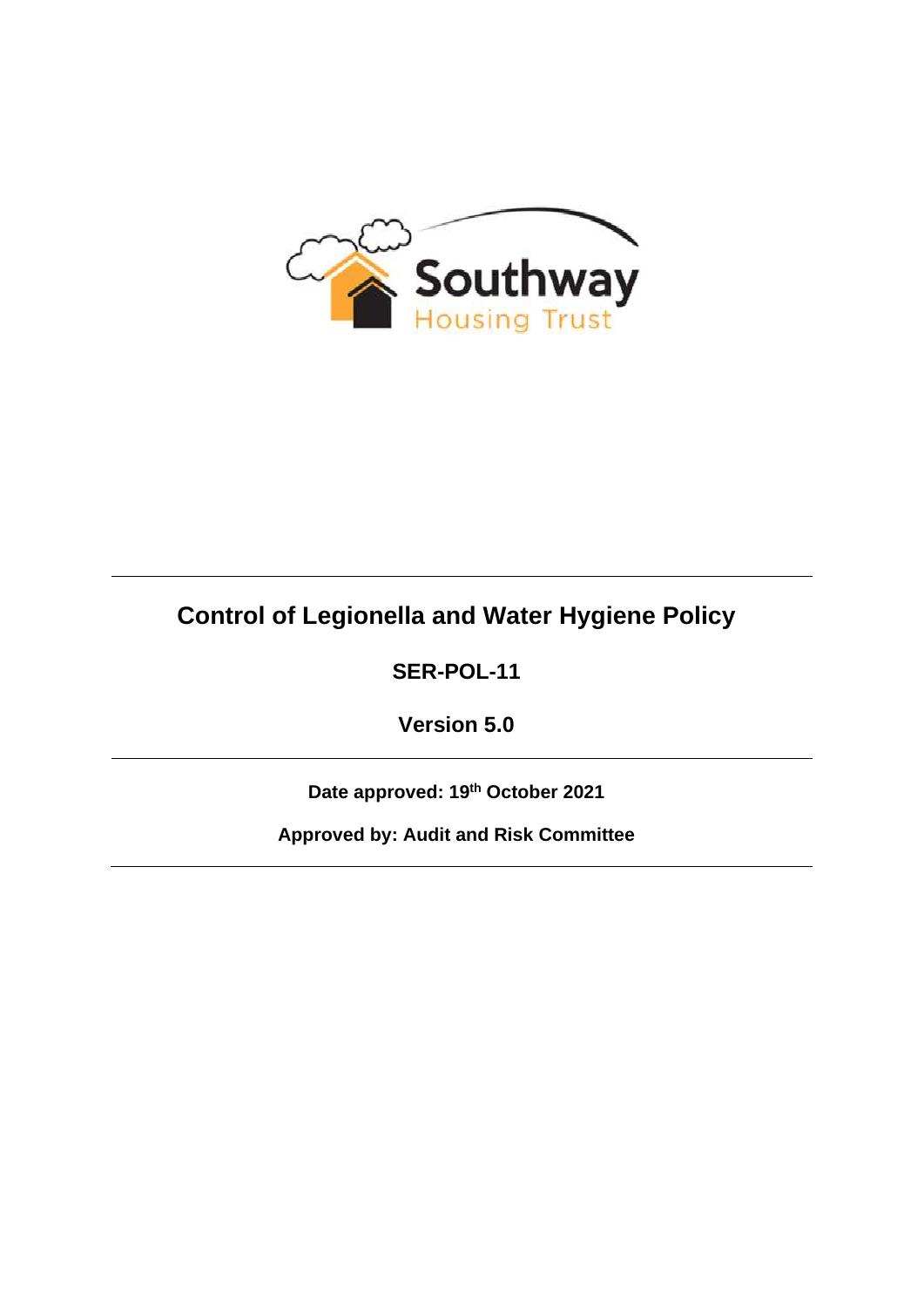# **1. Introduction**

- 1.1 Scope: This Policy covers the management requirements to minimise the risk of a legionella outbreak across Southway Housing Trust properties. This Policy applies to all existing buildings that are owned, managed or occupied by Southway Housing or its subsidiaries. It covers the duties to control and provide information in respect of legionella and the activities to reduce the risk where legionella exposure may occur.
- 1.2 Southway recognises that it has a Duty of Care towards employees, residents, contractors, visitors and others who may be at risk from Legionellosis. This Policy sets out where those duties arise and how Southway will operate to discharge these duties and responsibilities. Southway will ensure that so far as is reasonably practicable:
	- steps are taken to identify potential Legionellosis hazards in water systems within the properties under our control and take steps to prevent or minimise the risk to exposure to legionella bacteria.
	- all water systems that could be a potential source of infection are identified and assessed for risks
	- where necessary, control systems are put in place to ensure that the risk of exposure is minimised and that instructions and training is provided for relevant staff to ensure that those control systems are operated in an efficient manner.

# **2. Legislative and Regulatory Framework**

- 2.1 Southway Housing Trust accepts the duties and responsibilities contained in the following statutory and regulatory documents in respect of the management and control of legionella:
	- L8  $(4<sup>th</sup> Edition)$  2013 Legionnaires' Disease. The control of Legionella bacteria in water systems – Approved Code of Practice & Guidance (ACOP). The ACOP provides practical guidance on the legal requirements concerning the risks from exposure to the legionella bacteria. The code also gives guidance in respect of the relevant parts of the 'Management of Health & Safety at Work' regulations 1999
	- Health & Safety at Work Act 1974 HASAWA 1974 requires all employers to "ensure as far is reasonably practicable, the health, safety and welfare at work of all their employees".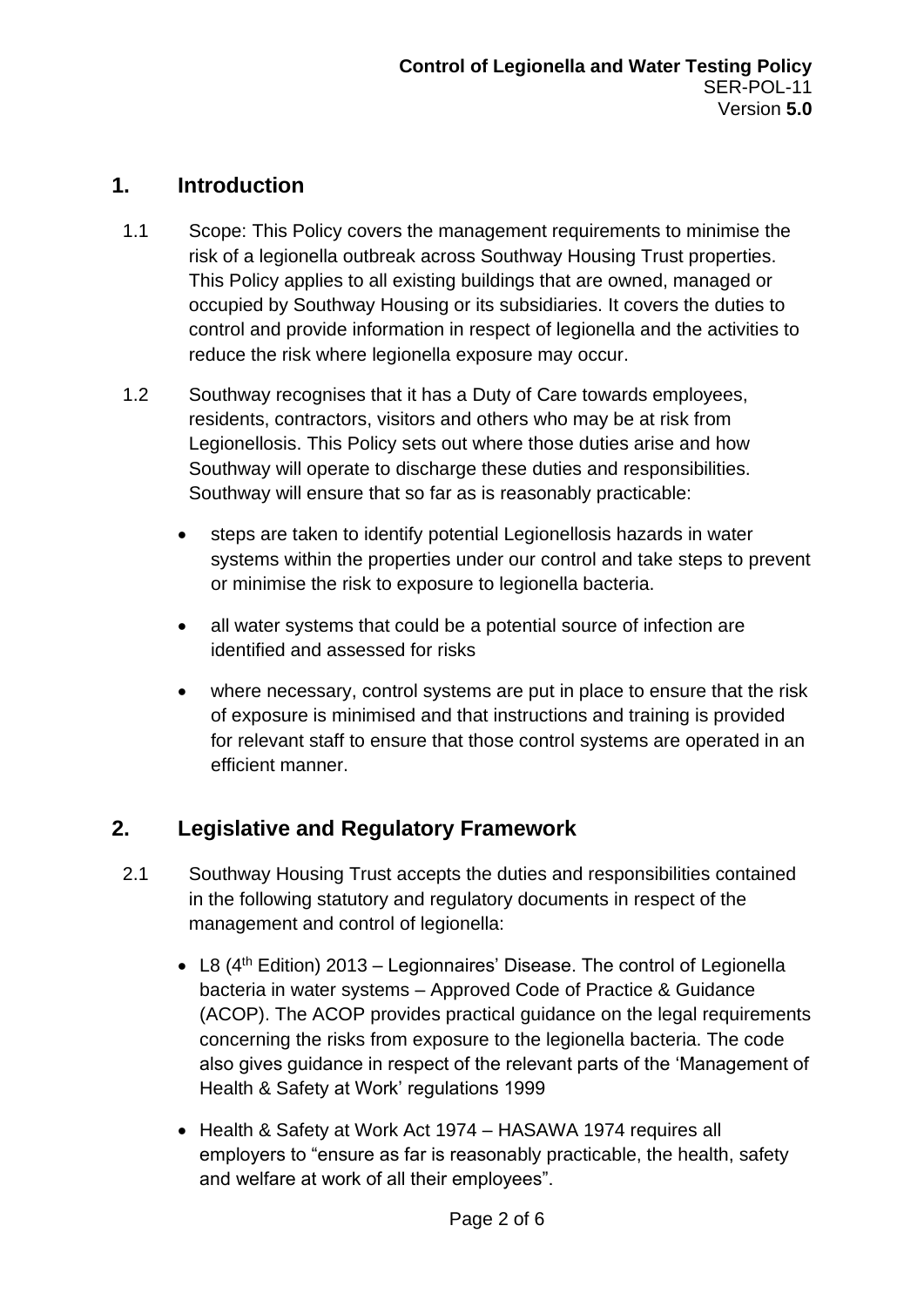- The Management of Health & Safety at Work Regulations 1999 specifies in more detail the general duties of HASAWA 1974 with regards to safety management requiring all employers to undertake a "suitable and sufficient" assessment of the risks to the health and safety of its their employees and others who may be affected by their work activities and environment. This will include risks that may arise from legionella bacteria in water.
- The Control of Substances Hazardous to Health Regulations (COSSH) 2002. The COSSH Regulations 2002 require employers to manage the risks that may arise from biological hazards, this will include legionella.
- 2.2 Other relevant legislation:
	- Health & Safety at Work Act 1974
	- Workplace (Health, Safety and Welfare) Regulations 1992
	- Construction (Design and Management) Regulations 2015
	- Reporting of Injuries, Diseases and Dangerous Occurrences Regulations 2013
	- Building Regulations and Building Standards Regulations

#### **3. Roles & Responsibilities**

- 3.1 Overall responsibility for health and safety within Southway lies with the Chief Executive. Responsibility for ensuring this Policy is being carried out and adequate resources are provided to enable compliance with this Policy lies with the Strategic Director Property and Development.
- 3.2 The Strategic Director Property and Development will also ensure that an appropriate system of communication is in place whereby all significant accidents, incidents, audits, or reviews relating to the effective management of legionella is brought to the attention of the Chief Executive at the earliest opportunity.
- 3.3 Responsibility for the regular review and updating of this Policy lies with the Head of Health and Safety and Compliance, as does its effective implementation.
- 3.4 The Head of Health and Safety and Compliance is responsible for the day to day management of the measures and controls in place for the Control of Legionella and Water Testing.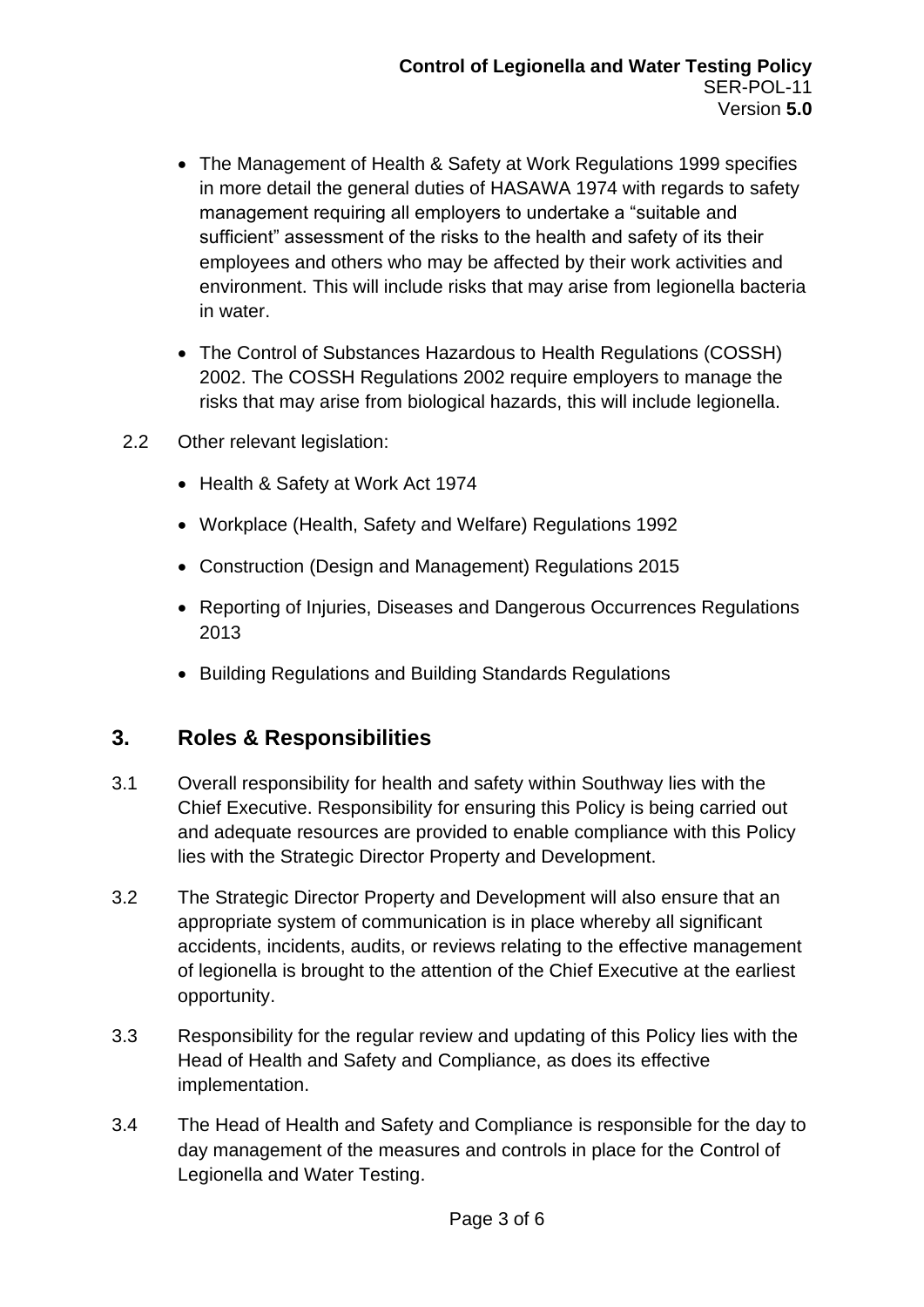- 3.5 Southway Housing Trust recognises its duties under this legislation and guidance listed in Section 2.1 above and will responsibly manage the control of legionella so as not to present a risk to employees, customers, visitors, service users, contractors or members of the public.
- 3.6 Southway will discharge the following specific duties by:
	- Appointing a competent person/company who shall have the necessary skills, knowledge and experience to ensure that Southway complies with its health and safety responsibilities in relation to the Control of Legionella
	- Preparing and action a Legionella Management Plan
	- Employing competent consultant/contractor to carry out inspections, testing, servicing and risk assessments
	- Identifying properties that may be at risk
	- Commissioning the preparation and review of risk assessments at the appropriate frequency to determine the necessary control measures are correct and in place
	- Implementing, managing and monitoring the measures identified within the risk assessments
	- Keeping records of the control measures and activities
	- Implementing appropriate training for staff with responsibility for the administration of the control measures.
- 3.7 The Compliance Manager will put suitable systems in place, for monitoring the effective implementation of this Policy. The key performance indicators for the effective management of Legionella will form part of the compliance report which will be updated monthly.
- 3.8 The Compliance Report will be reviewed monthly by the Head Health and Safety and Compliance and the Compliance Manager. The Compliance Team will be responsible for the scrutiny and audit of the relevant processes to assure compliance.
- 3.9 Compliance reports will be submitted to the Executive Team and the Audit & Risk Committee quarterly or where a specific need arises.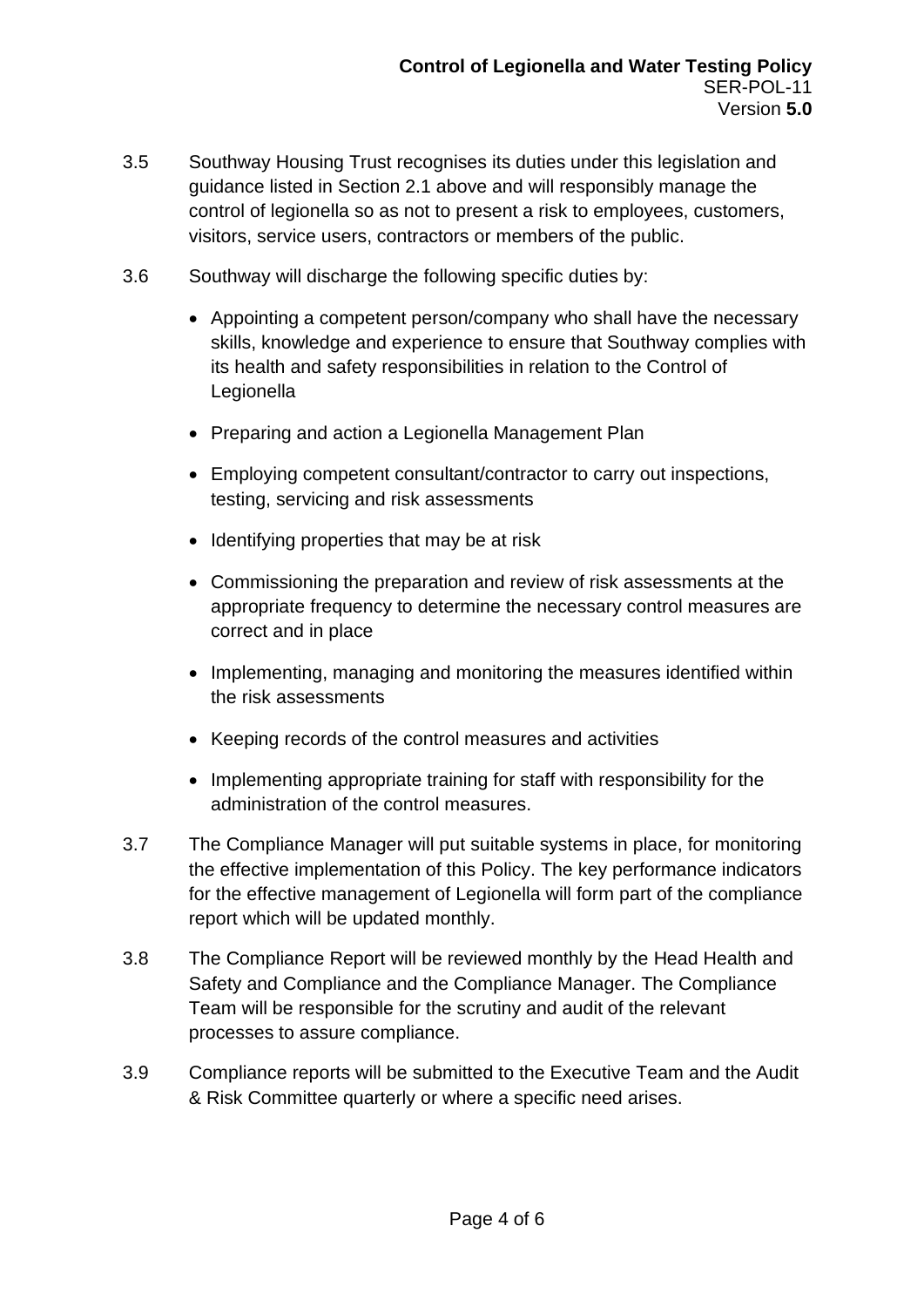# **4. Equality & Diversity**

4.1 Southway will ensure that this Policy is applied fairly and with sensitivity to the diverse needs of individuals and communities. This Policy and other Southway policies and publications can be provided on request in other formats (e.g. in an alternative language, in Braille, on tape, in large print).

# **5. Involving Customers**

5.1 Tenants will be encouraged to contribute to service development and to provide feedback on the performance of contractors, the materials used and the effectiveness of our policies and procedures via the Southway Consultative Group and customer feedback questionnaires.

# **6. Related Policy Documents**

- Responsive Repairs Policy
- Customer Care Policy
- Single Equalities Scheme
- Health and Safety Policy
- Legionella Risk Management Schemes

| <b>POLICY REVIEW HISTORY</b>                                                                                                                              |                     |  |
|-----------------------------------------------------------------------------------------------------------------------------------------------------------|---------------------|--|
| To be completed during each review                                                                                                                        |                     |  |
| <b>Previous versions</b><br>(version number $-$ approved by $-$ approval date $-$ title if different)                                                     |                     |  |
| $V1 - Board - 23/03/2010$<br>V2 - Audit & Risk 01/04/2014<br>V3 - Audit and Risk 16/10/18<br>V4 – Audit and Risk 13/10/19<br>V5 – Audit and Risk 19/10/21 |                     |  |
| Date of last EIA:                                                                                                                                         | Sep 2017            |  |
| <b>Review lead by:</b>                                                                                                                                    | <b>Garry Warren</b> |  |
| Main points or amendments made and reasons<br>I Indates to staff responsibilities to reflect changes in the staffing structure                            |                     |  |

inges in the staffing structure and clarification on the responsibilities of staff.